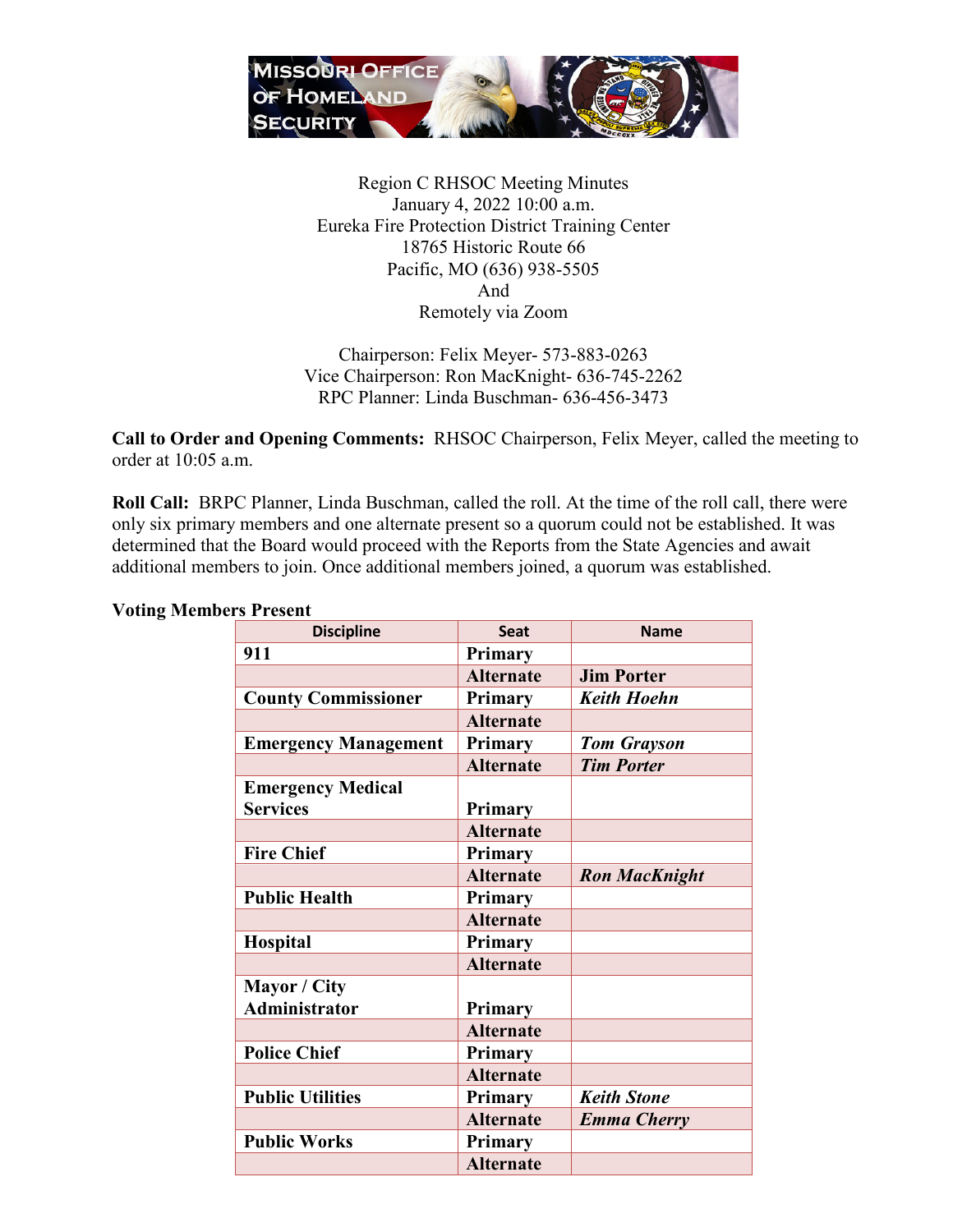| <b>School</b>                 | Primary           |                      |
|-------------------------------|-------------------|----------------------|
|                               | <b>Alternate</b>  |                      |
| <b>Sheriff</b>                | <b>Primary</b>    |                      |
|                               | <b>Alternate</b>  |                      |
| <b>Volunteer Organization</b> | Primary           | <b>Robert Bach</b>   |
|                               | <b>Alternate</b>  | <b>Tina Davis</b>    |
| <b>RHSOC Officers</b>         | Chair             | <b>Felix Meyer</b>   |
|                               | <b>Vice Chair</b> | <b>Ron MacKnight</b> |

### **State Agencies Present**

| <b>State Agencies</b>    | <b>Name</b>           |
|--------------------------|-----------------------|
| <b>OHS</b>               | <b>Kristin Keyser</b> |
| <b>OHS</b>               | <b>Chelsey Call</b>   |
| <b>SEMA</b>              | <b>Hank Voelker</b>   |
| <b>SEMA-Exercise and</b> |                       |
| Training                 |                       |
| Dept. of Agriculture     | <b>Bill Pittenger</b> |
| <b>MOSWIN</b>            |                       |
| <b>FirstNet</b>          |                       |
| <b>Mutual Aid</b>        |                       |
| <b>Chair of Chairs</b>   | <b>Felix Meyer</b>    |
|                          |                       |

### **Guests Present**

Chad Eggen- Executive Director, Boonslick Regional Planning Commission Kevin Virgin- Law Enforcement Mutual Aid Coordinator- OHS Karla Templeton- Red Cross Mike Cherry

**Motion to Accept Agenda:** RHSOC Chairperson asked for a motion to adopt the agenda. The motion was made by Ron MacKnight, seconded by Robert Bach. Motion carried.

**Motion to Approve Minutes:** RHSOC Chairperson asked for a motion to approve the minutes from the October 5, 2021 RHSOC meeting. The motion was made by Robert Bach, seconded by Keith Stone. Motion carried.

### **State Agency Reports:**

A. OHS- Kristin Kayser

- 1. Kristin reported that they are currently working on application corrections for theFY21 grants and will then be uploading grant documents to Webgrants. She gave no exact date for completion.
- 2. Linda Buschman reminded everyone that they should not make any purchases or spend any money until instructed to do so by Kristin or herself.
- B. SEMA- Hank Voelker
	- 1. Hank stated that he has replaced Steve Bessemer and that Jeremy Gray is now covering Region E.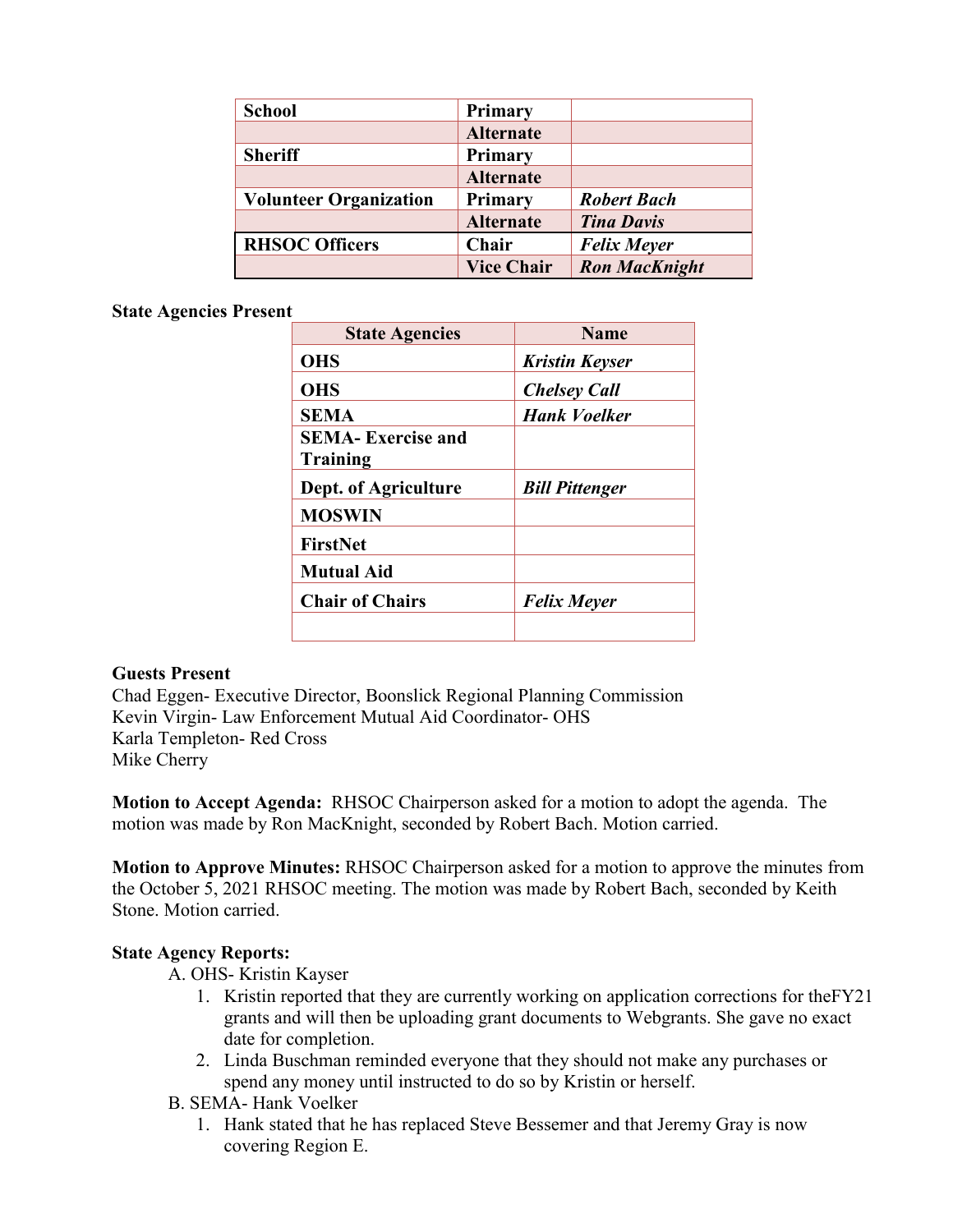

- 2. He stated that the Governor did not extend the state of emergency for Covid response but that it would not affect applications for public assistance.
- 3. He stated that they are planning to have 2 Regional meetings for Emergency Management Directors. February 1 in St. Charles County, and February 2 in Jefferson County.
- C. Department of Agriculture- Bill Pittenger
	- 1. Refer to report sent prior to the meeting.
- D. MOSWIN- Bryan Courtney/Tom Charrette
	- 1. No report provided.
- E. FirstNET- Tom Charrette
	- 1. No report provided.
- F. Mutual Aid- Kevin Sendrew
	- 1. No report provided.
- G. Chair of Chairs- Felix Meyer
	- 1. Felix reported that he and Ron MacKnight attended the most recent meeting.
	- 2. Ron is serving on the Grant Peer Review committee and will be attending a meeting
	- in Jefferson City to review the grant process.
- H. Kevin Virgin- Statewide Law Enforcement Mutual Aid Coordinator
	- 1. Kevin provided information on the availability of Community Awareness Briefing (CAB) and indicated that they are looking for organizations willing to host the meetings. If anyone is interested, they should reach out to him.

# **Old Business**

A. FY19/FY20 Project Balance Sheets – Linda Buchman

1. Linda reviewed the spreadsheet and encouraged members to complete their projects and submit reimbursements.

2. Linda reminded members that they should not make any purchases or spend any money on FY21 grants until instructed to do so as the projects must be uploaded to Webgrants before anything can be approved by OHS.

B. Nominations for vacant positions- Linda Buschman

1. Linda reminded members that there are four positions open on the Board. Open positions include County Commissioner Alternate, Public Health Alternate, Mayor/City Administrator Alternate and Public Works Alternate. Members were encouraged to submit any suggestions for potential candidates to Felix Meyer and Linda Buschman.

C. Water Purification System – Tom Grayson (Perry County Emergency Management Director) reported on the status of the project. He spoke with the gentleman from the company about the project and feels that the Region should divest itself of the equipment. He said that: 1. the unit is not very mobile,

2. the unit doesn't pump very much water to meet the potential need if there was a disaster,

3. the unit is difficult to use and train people,

4. the bulbs don't have a long shelf life and the unit would require a yearly check-up to make sure the bulbs were working.